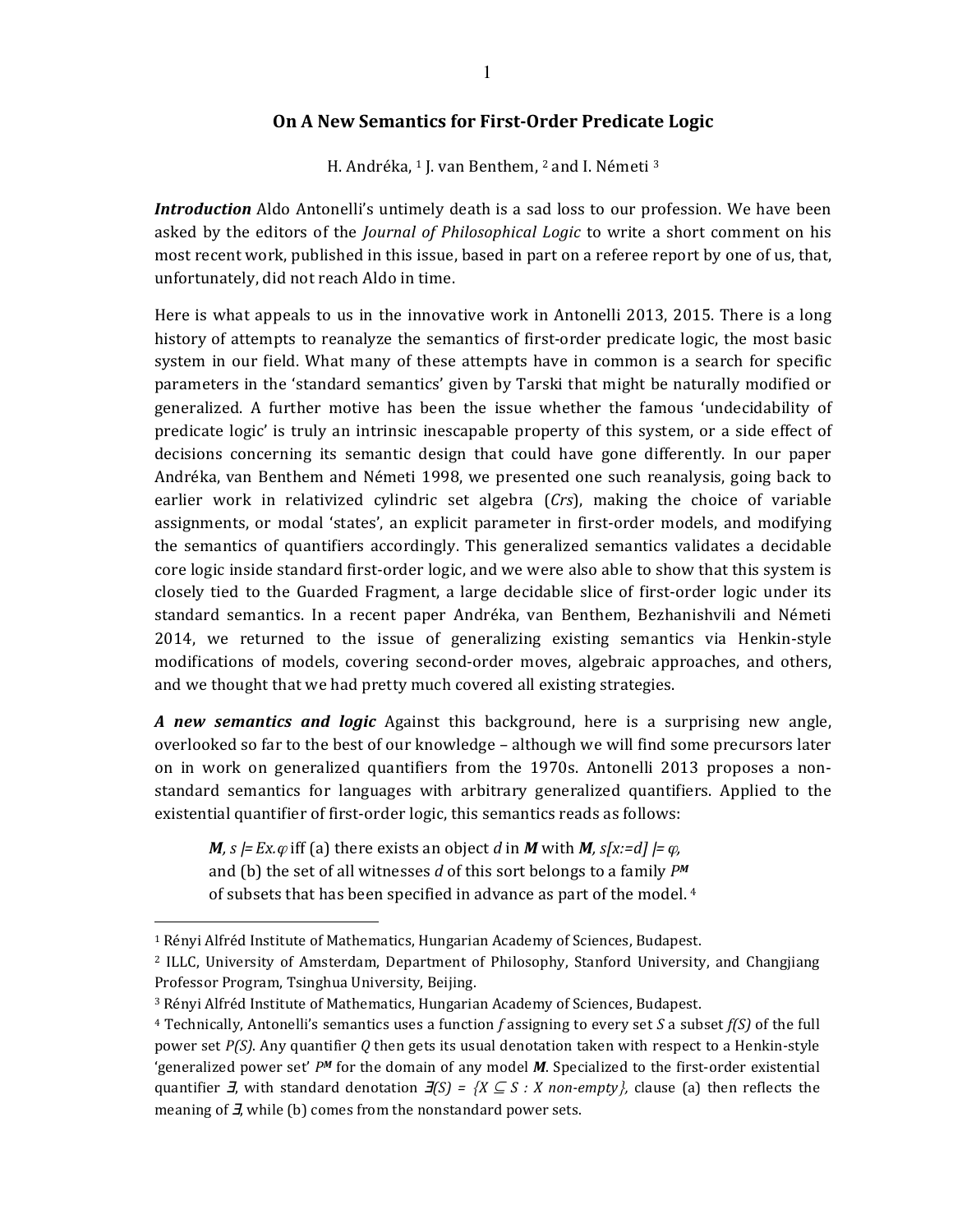In what follows, we will use the notation  $Qx.\varphi$  for arbitrary generalized quantifiers,  $Ex.\varphi$  for the generalized reading of the existential quantifier described just now, and  $\exists x.\varphi$  for the standard existential quantifier of first-order logic.

The paper Antonelli 2015 in this volume shows that the induced logic over ordinary firstorder syntax is recursively axiomatizable. The author gives a Henkin-style completeness proof, as well as an adequate semantic tableau system, for a proof calculus with respect to his generalized semantics. The calculus derives sequents  $\Gamma \vdash \varphi$  that are valid in the usual local sense, from truth of the premises under an assignment to truth of the conclusion under that same assignment. This allows for a standard deduction theorem removing a premise from  $\Gamma$  in order to conditionalize a conclusion  $\varphi$ . The calculus has three principles:

- T All propositionally valid rules of inference.
- EXT Equivalence Rule: If *x* does not occur free in *Γ*, from  $\Gamma$ *|–α*  $\leftrightarrow$  *β*, infer  $\Gamma$  *|–Ex.α*  $\leftrightarrow$  *Ey.* [y/x]*β*, with [y/x]*β* an alphabetic variant of *β*.
- UG Universal Generalization: If *x* does not occur free in  $\Gamma$ , from  $\Gamma$  *|–α*, infer  $\Gamma$  *|–¬Ex-α*..

Moreover, it is shown that full first-order logic arises syntactically from this base logic when one adds all instances of the axiom  $\varphi \rightarrow Ex.\varphi$ . It is also proved that first-order logic arises semantically from the base logic by requiring the non-standard power sets in models to be closed under first-order parametrical definability. Finally, the paper proposes a proof for the decidability of the new base logic via an effective translation into the Guarded Fragment.

As Antonelli notes, we have the beginnings of a new program here, studying the spectrum of logics and semantics in between his base logic and full first-order logic. Indeed, the more we looked at his system, the more several interesting things started striking us. In what follows, we make a few observations and suggestions strengthening this general perspective  $$ though we have a qualification about the claimed results that we will explain in due course.

**System variations** For a start, analyzing the above syntax and semantics suggests a few natural variations. We list a few. By *'basic A-logic'* we mean Antonelli's complete logic given above. It retains an essential feature of standard first-order semantics: variables are independent of each other. The truth value of a formula  $\varphi$  in a model *M* under an assignment *s* only depends on the objects in *M* assigned by *s* to the free variables in  $\varphi$ . This is reflected in allowing alphabetic variants in the Equivalence Rule.

Typically, this independence fails in generalized semantics of the above-mentioned modal or *Crs* type: values to individual variables outside of the formula may matter since not all variable assignments may be admissible in a model. In semantics of the latter kind, the Equivalence Rule only holds in the weaker version

EXT' from  $-\alpha \leftrightarrow \beta$  to  $\beta$ Ex. $\alpha \leftrightarrow \beta$ .

This is the basic rule of replacing provable equivalents in standard algebraic logics  $-$  being the minimum required for a compositional semantics of the quantifier.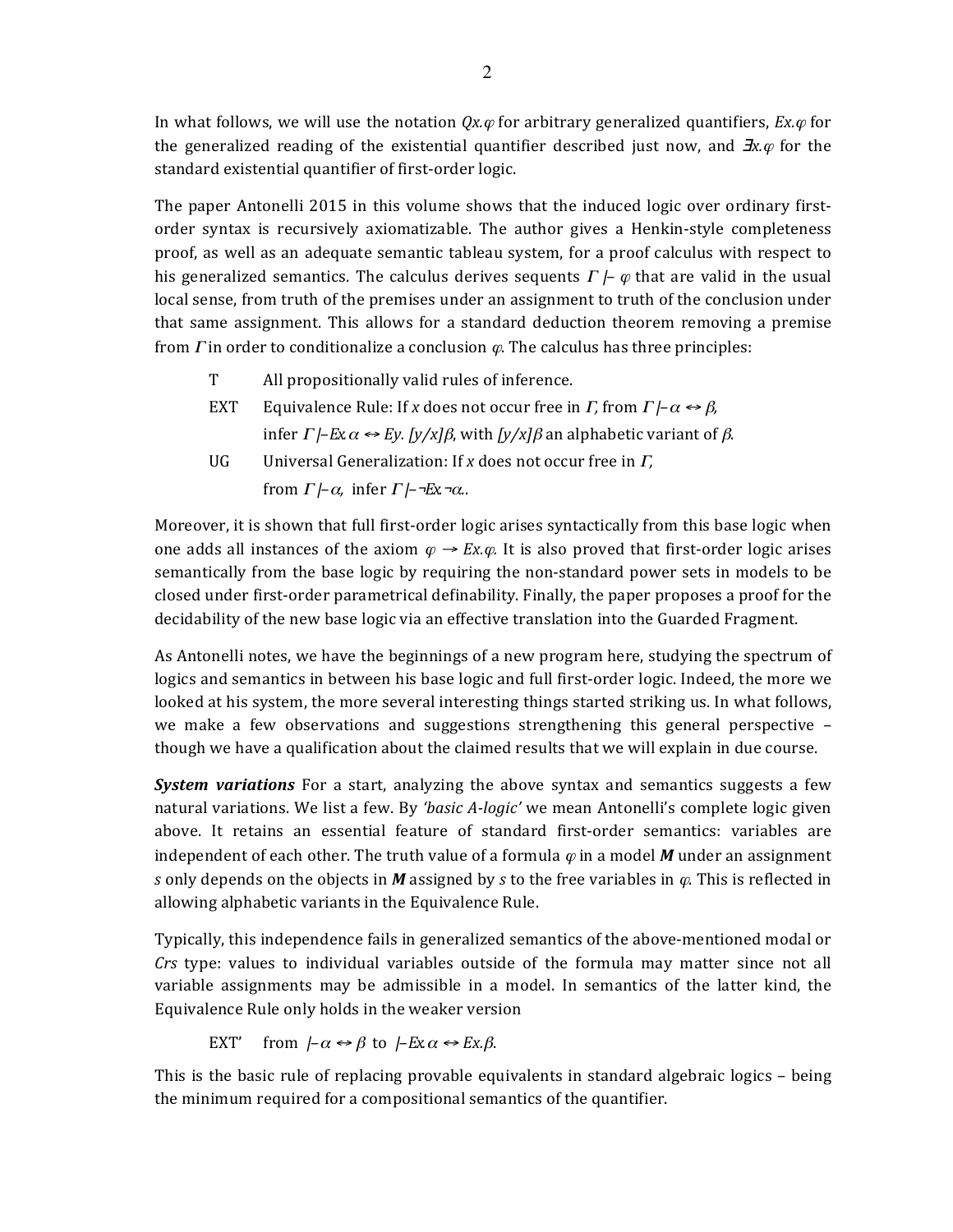It would be of interest to merge the two lines of extending first-order semantics: generalized power sets, and allowing dependencies, but we will not do so in any detail. <sup>5</sup> Another proof system, and arguably the base logic for Antonelli's style of analysis, arises if we drop even the (UG) rule, and merely retain (T) and (EXT). Then we get basic classical propositional logic with an added generalized quantifier  $Qx.\varphi$  interpreted by any family of subsets:

$$
M, s \models Qx. \varphi \text{ iff } \{d \text{ in } M \mid M, s[x:=d] \models \varphi\} \in P^M
$$

The earlier truth condition for the existential quantifier  $E<sub>x</sub>$  then refers to a generalized quantifier satisfying the further condition that all its subsets are non-empty. In particular, we see this reflected in the rule of Universal Generalization in basic A-logic. In the presence of his Equivalence Rule, (UG) amounts to just adding one special axiom

*¬Ex.*<sup>⊥</sup> <sup>6</sup>

<u>.</u>

In all, an interesting landscape of new weak first-order logics is opening up here, starting from very weak systems, and then progressively adding further features such as monotonicity or distributivity. This landscape lends itself to comparative analysis in terms of deductive power, but also in terms of translations, relative interpretations, or other connections.

*Algebraic content and proof analysis* Playing with basic *A*-logic reveals more combinatorial content than might show at the surface. Thus, in assessing this system, syntax and proof theory play a role in addition to semantic considerations about its models. This is why we will include a few formal derivations in what follows. In particular, we find it instructive to look for algebraic equations that the quantifiers satisfy in the Lindenbaum-Tarski algebra of the logic. Basic A-logic obviously lacks laws of monotonicity or distribution over disjunction, but it does validate, for instance, the following basic prenex distribution law:

*Ex.*  $(\alpha \land Ex. \beta) \leftrightarrow (Ex. \alpha \land Ex. \beta)$ <sup>7</sup>

<sup>&</sup>lt;sup>5</sup> Uniformity is achieved in Antonelli 2013 by using the same generalized quantifier for all variables. A weaker version would give each variable x its own quantifier, moving to a neighborhood version of the modal *Crs*-style semantics in Andréka, van Benthem, and Németi, 1998. (This suggestion was made by Wes Holliday.) We will return to the matter of uniformity of the Antonelli semantics below. 6 (T) and (UG) prove  $\neg Ex. \perp$ , using an empty set of assumptions. Conversely, if we can prove  $\varphi$  from a  $\Gamma$ not containing *x* free, then we can prove  $\neg \varphi \leftrightarrow \bot$  by (T), and then *Ex.*  $\neg \varphi \leftrightarrow Ex \bot$  by the Equivalence Rule, whence we get  $\Gamma \nightharpoonup \neg Ex. \neg \varphi$  using the formula  $\neg Ex. \bot$  as an axiom, by applying the (T) rule. 6 (T) and (UG) prove  $\neg Ex. \perp$ , using an empty set of assumptions. Conversely, if we can prove  $\varphi$  from a  $\Gamma$ not containing *x* free, then we can prove  $\neg \varphi \leftrightarrow \bot$  by (T), and then *Ex.*  $\neg \varphi \leftrightarrow Ex \bot$  by the Equivalence Rule, whence we get  $\Gamma$   $\rightarrow$   $\neg$ *Ex.*  $\neg$  $\varphi$  using the formula  $\neg$ *Ex.*  $\bot$  as an axiom, by applying the (T) rule.

<sup>&</sup>lt;sup>7</sup> Here is a proof by the above rules. (a) From the (T)-valid  $\{Ex. \beta\}$  |–  $\alpha \leftrightarrow (\alpha \wedge Ex. \beta)$ , using (EXT), derive  $\{Ex. \beta\}$  |–  $Ex. \alpha \leftrightarrow Ex. (\alpha \wedge Ex. \beta)$ . It follows by (T) that  $\left[-\frac{Ex}{x} \alpha \wedge Ex. \beta\right] \rightarrow Ex. (\alpha \wedge Ex. \beta)$ . (b) By using (T) once more,  ${Ex. β}$  |–  ${Ex. α}$   $\leftrightarrow$   ${Ex. (α ∧ Ex. β)}$  also implies that  ${Ex. β, Ex. (α ∧ Ex. β)}$  |–  ${Ex. α.}$ (c) Next, from the (T)-valid  $\{\neg Ex. \beta\} \mid -(\alpha \land Ex. \beta) \Leftrightarrow \bot$ , using (EXT), derive  $\{\neg Ex. \beta\} \mid -Ex. (\alpha \land Ex. \beta) \Leftrightarrow \bot$ *Ex.* ⊥, and using (T) plus the earlier proof of  $\neg Ex$ . ⊥, derive that  $|- Ex \ (\alpha \land Ex \ \beta) \rightarrow Ex \ \beta$ . Putting (b) and (c) together, by applications of (T), we derive that  $\left\vert -Ex \right\rangle (ax \wedge Ex \cdot \beta)$   $\rightarrow (Ex \alpha \wedge Ex \cdot \beta)$ .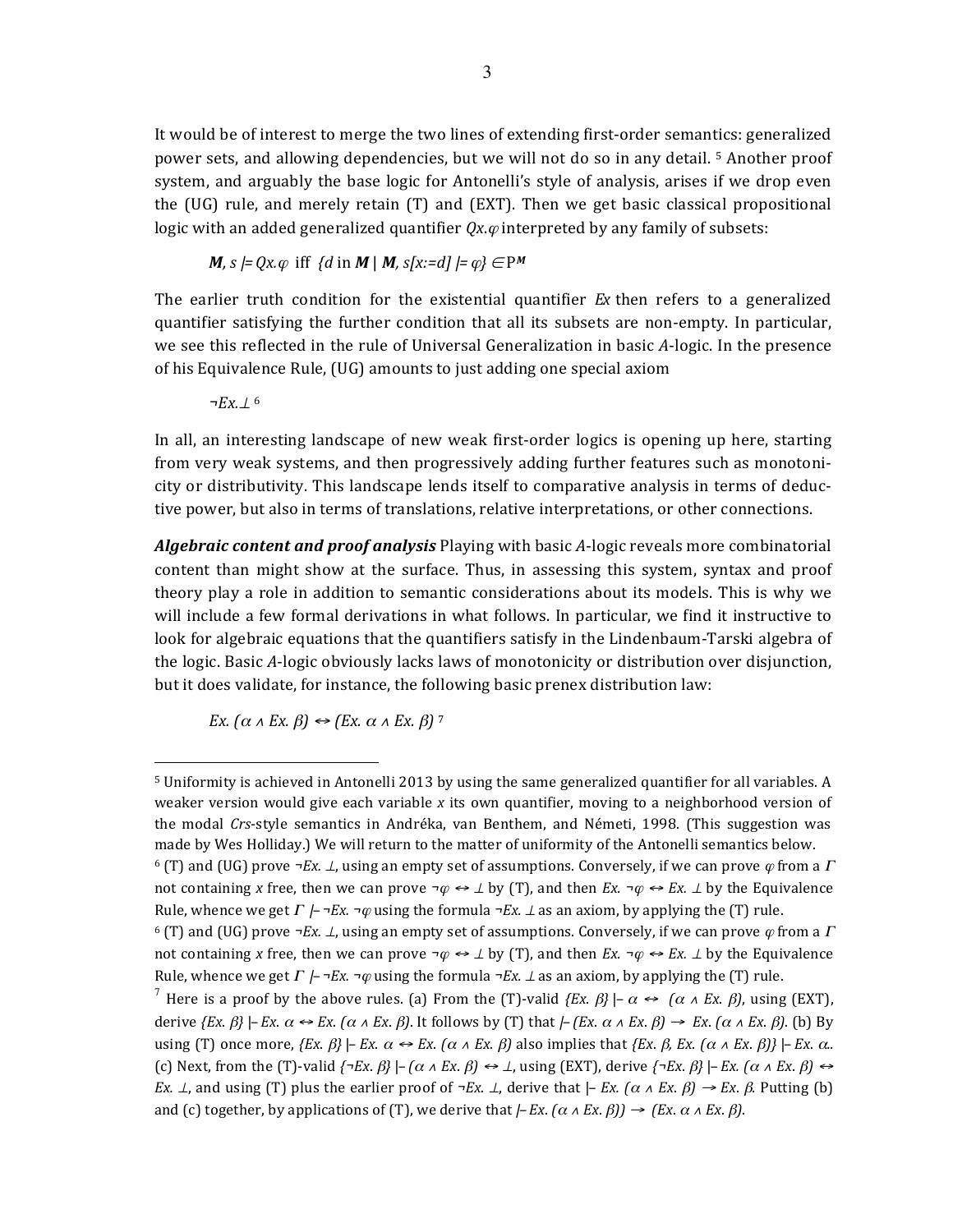Furthermore, with this useful principle in place, it is easy to show, for instance, how all the further laws of a standard proof system for first-order logic, such as monotonicity or distribution of *E* over *ν*, become explicitly derivable from basic *A*-logic when we add the earliermentioned axiom  $\varphi \to Ex \varphi$  of Existential Generalization. <sup>8</sup> Incidentally, the interest in this syntactic exercise is not so much in quickly retrieving standard first-order logic from basic *A*-logic, but rather to get a concrete feeling of what precise proof power returns us to the undecidable system that we started with.

As for other system observations, it also makes sense to go down in power from basic Alogic, rather than up. For instance, it is easy to see that

*Fact Ex. Ex. Ex.*  $\alpha \leftrightarrow Ex$ . *Ex.*  $\alpha$  is valid in basic A-logic, but no longer valid in the weaker system of basic  $Qx$ -logic. But  $Qx$ .  $Qx$ .  $Qx$ .  $\alpha \leftrightarrow Qx$ .  $Qx$ .  $\alpha$  is still valid in this weaker system. 9

**Semantic correspondence analysis** As for the landscape of logics suggested by Antonelli, it is intuitively clear how various intermediate axioms express conditions on generalized quantifiers lending themselves to immediate semantic analysis, now reading formula variables in a second-order sense as ranging over all subsets of the model. Construed in this way, for instance, the additional axiom of

Existential Generalization  $\varphi \rightarrow Ex.\varphi$ 

<u>.</u>

says that all non-empty sets belong to the Antonelli generalized quantifier, which, with the non-emptiness for the base logic, makes that quantifier the standard one. Similar analyses work for monotonicity or distribution laws for the existential quantifier.

*Two broader perspectives* Let us now look at two streams of work in the earlier literature that connect with the program of exploring weak predicate logics sketched here. In each case, we only make a few observations, mostly without proof. We believe that an interesting conglomerate of topics is coming to light here concerning decidable semantics and decidable fragments for first-order logic, that we will address at greater length in a follow-up paper.

<sup>&</sup>lt;sup>8</sup> These facts are easy to prove using the auxiliary inference rule: "from  $\vert-\varphi\to Ex$ .  $\psi$  to  $\vert$  *- Ex.*  $\varphi\to Ex$ .  $\psi''$ that can be derived from our prenex law.

 $9$  For a change, we give a semantic proof for these claims. Let *M* be a model and *s* an assignment of objects to variables. For any formula *φ*, set *X(φ, s)* :=  $\{d \in M : M, s[x := d] \models φ\}$ . Now, the set *X(Ex. φ, s)* is always the whole domain of *M* or the empty set  $\varnothing$ , by the truth definition. Thus, quantifier iterations with the same variable only involve two issues: whether  $Q$  accepts  $\varnothing$ , and whether it accepts *M*. Checking all 4 combinations for this, it is easy to see that 3 of them (including the Antonelli quantifier itself) satisfy the equivalence *Ex. Ex.*  $\alpha \leftrightarrow Ex$ *. Ex. Ex.*  $\alpha$ . However, the fourth quantifier *Q* with  $\varnothing \in P^M$  and with  $M \notin P^M$  keeps switching its truth values for iterations in each round, validating only *Ex. Ex.*  $\alpha \leftrightarrow Ex$ . *Ex. Ex. Ex. a.* Indeed, the latter principle holds in all 4 cases. We could even go further with these prima facie somewhat unusual principles, and classify generalized quantifiers by their behavior on the preceding iteration laws.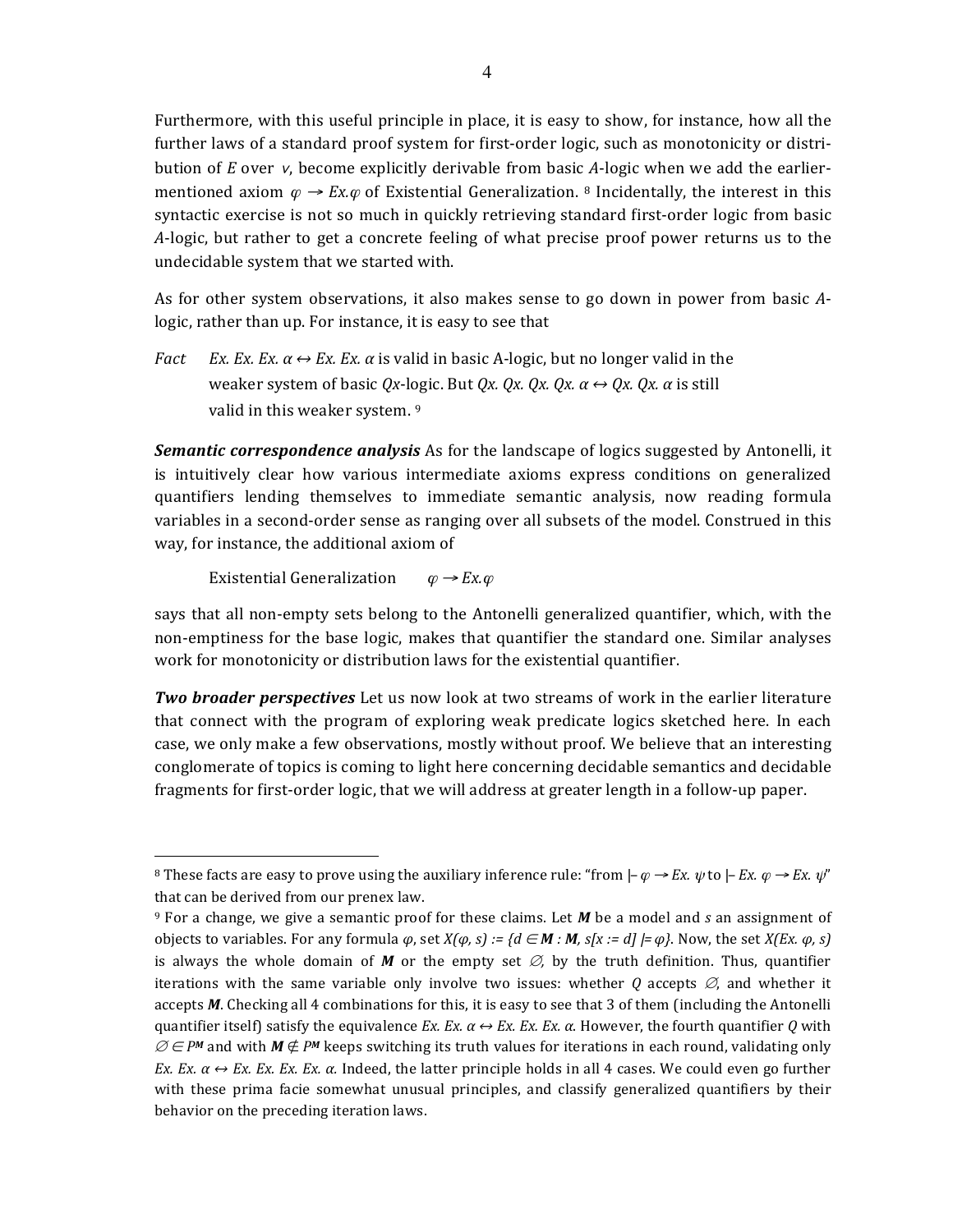Logics of generalized quantifiers Logics with added generalized quantifiers have been studied extensively since the 1950s, although these systems largely consisted of systems *FOL(Q)* consisting of first-order logic in its standard interpretation with some new generalized quantifier Q added. Going one step further, Väänänen 1978 considers systems that add the generalized quantifier to a propositional base without the standard first-order quantifiers present – though still retaining the standard assumption, coming already from Mostowski and Lindström, that the sets in the quantifier be closed under isomorphism, making the quantifier express essentially a numerical criterion. In particular, Anapolitanos and Väänänen 1981 showed that the weakest such logic is decidable, using a semantic tableau technique. We cannot survey this work here, but merely note that it shows formal resemblances to Antonelli's program, even though the generalized quantifiers in Antonelli's semantics are not necessarily closed under isomorphic images. <sup>10</sup>

These remarks are just a start. We believe that many existing results and themes from current generalized quantifier theory (cf. the survey Peters and Westerståhl 2006) can be brought to bear on generalized semantics for weak predicate logics.

*Intermezzo: Antonelli's proof of decidability* This is a good point to mention a worry that occurred to us in thinking through Antonelli's decidability proof for his logic via reduction to the Guarded Fragment. We believe that the result is correct, but that the argument as stated is flawed - though in an interesting way.

Antonelli's proof gives a translation *tr* from the basic quantifier language that involves the following essential clause:

$$
tr(Qx. \varphi(x, y)) =
$$
  

$$
\exists u(G^+(x, u, y) \land \forall z(G^+(z, u, y) \rightarrow tr(\varphi(z, y))) \land \forall z(G^-(z, u, y) \rightarrow \neg tr(\varphi(z, y))))
$$

It is easy to show that, if a formula in Antonelli's language has a model as described above, its translation is in the Guarded Fragment, and it has a two-sorted standard model that treats subsets as new objects, with an obvious interpretation of the two guard predicates. Next, one shows that, if a guarded formula  $tr(\varphi)$  has an arbitrary standard model, this model induces what Antonelli calles a 'multi-dimensional model' for  $\varphi$  where the generalized quantifier now consists of a set of *finite tuples* of objects: these sets arise because of the dependence of the guard predicates on the tuples of objects assigned to the parameters **y**. Interpretation of  $Qx$ .  $\varphi(x, y)$  then checks whether the set of witness tuples (e, **d**), with **d** the fixed objects assigned to the parameter variables y, belongs to the quantifier.

Finally, Antonelli claims that we can go one step further: basic A-logic as defined above is also sound for the broader class of multi-dimensional models, and hence  $\varphi$  is consistent, and hence by his completeness theorem,  $\varphi$  has an intended model.

-

 $10$  Anapolitanos and Väänänen 1981 do consider non-isomorphism-closed models for generalized quantifiers as an intermediate stage in their argument before giving an ingenious construction that guarantees permutation invariance. Conversely, with the same specialization in mind, one could investigate versions of closure under isomorphism for Antonelli's semantics.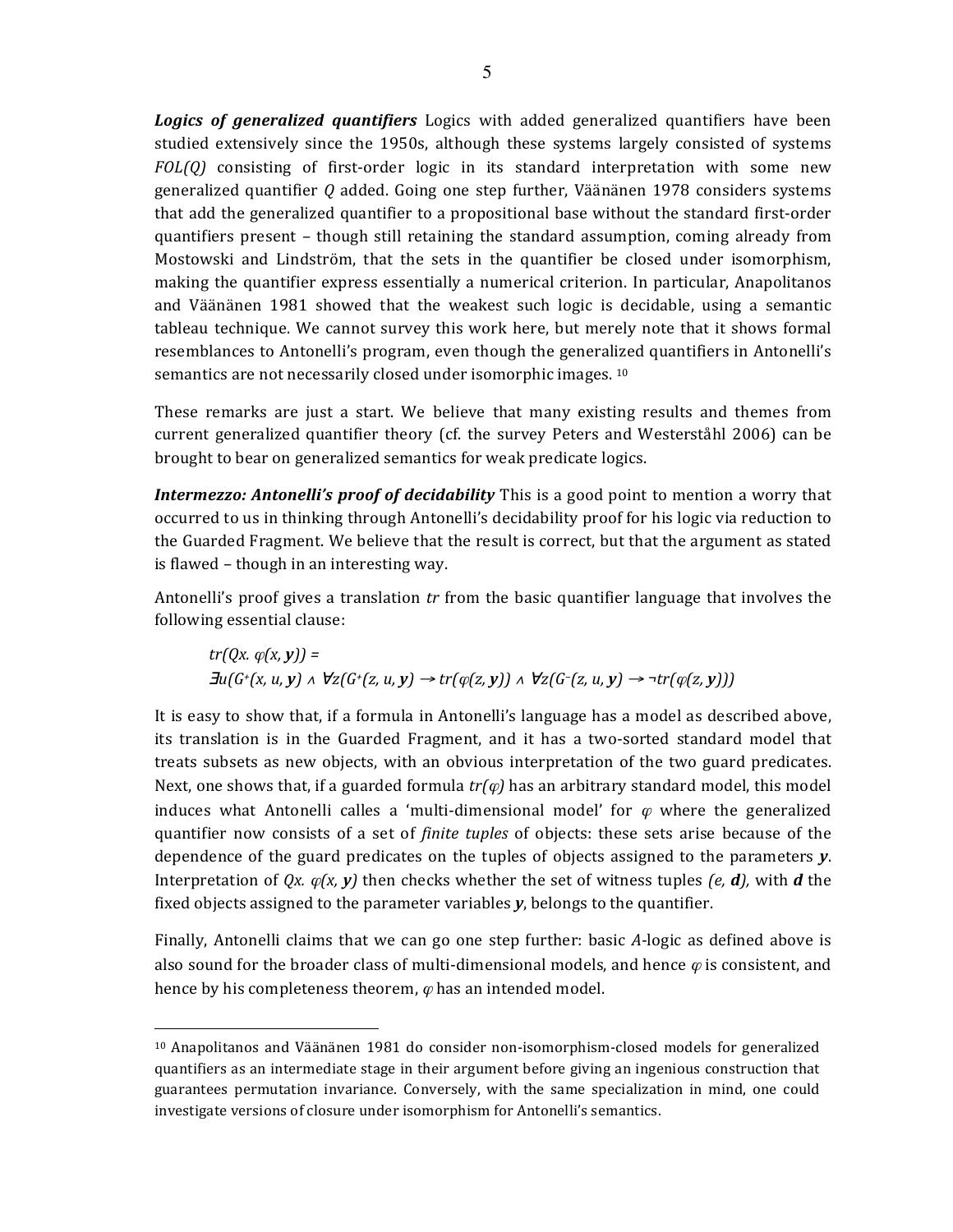*A* problem We believe that the final claim of soundness for multi-dimensional models is incorrect, since it breaks down on a delicate point of notation. The rule (EXT) is indeed valid in the multi-dimensional semantics, if

the premise  $\Gamma$  *|–* $\alpha \leftrightarrow \beta$  involves formulas with the same free variables *x*, *y*,

as is assumed in Antonelli's soundness proof. However, the general rule of basic A-logic does not assume this equality of variables, and it should not – since in general, we need the inhomogeneous case, say to prove the validity

 $QX.PX \leftrightarrow QX.(Px \land y=y)$ 

But in the latter case, there is no guarantee that the two quantifiers introduced in the conclusion, referring to sets of tuples of different arities, support an equivalence  $-$  and one can also see that Antonelli's guarded translations do not yield equivalent formulas here.

Even so, we believe that Antonelli's decidability result is correct, and that the preceding difficulty can be fixed by several methods: changing the translation to one going into the larger decidable 'loosely guarded fragment', 'preprocessing' the formulas first modulo validity to improve performance of the translation, or reducing to generalized quantifier results like those for the generalized semantics of Anapolitanos & Väänänen 1981. However, we also see the result as provable by just using natural direct techniques for establishing decidability, such as the 'mosaics' of Németi 1995. We defer a proof to a follow-up paper.

**Local generalized semantics** However this may be, the above difficulty can also be turned into a positive point, since there is independent interest to the case where the proof does work. Antonelli's guarded translation does establish the following

*Fact* A-validity is decidable over multi-dimensional models.

This modified observation has independent interest. It concerns a natural 'local' variant of the original uniform semantics where the model had just one generalized quantifier for the  $Q$ in all contexts. In contrast, multi-dimensional models have a family of quantifiers  $Q^d$ depending on the tuples of objects interpreting the free variables in formulas  $Qx$ .  $\varphi(x, y)$ . This distinction between natural local and uniform variants will return below.

We conclude with two comments. First, we believe that Antonelli's semantics in either uniform or local variants has the Finite Model Property. Next, this raises the interesting issue of finding the exact computational complexity for either local or uniform *A*-logic.

Next we turn to a final related perspective, that connects up with both Antonelli's semantics and generalized quantifier theory in a natural way.

*Modal neighborhood models* Several of the preceding points suggest one more analogy that may be fruitful in thinking about Antonelli's program, namely, with *modal logic*.

For a start, the preceding correspondence results for generalized quantifier axioms are reminiscent of modal correspondence theory for axioms over frames. Also, the spirit of the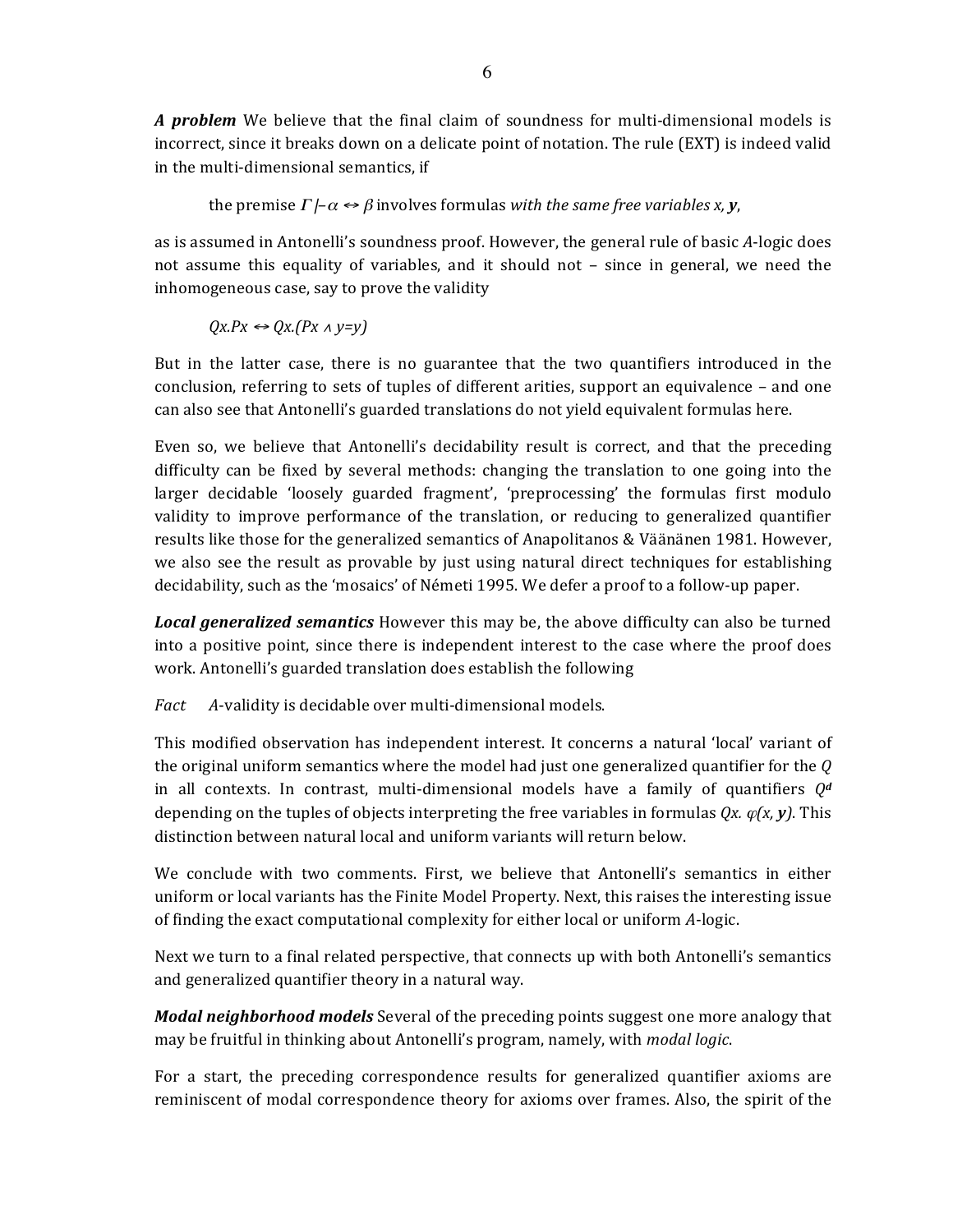*Crs* semantics or its equivalent generalized assignment semantics – that we have mentioned as a useful comparison case – is modal. Typically, *Crs* models validate monotonicity and distribution over disjunctions, just as in the minimal modal logic.

But if there is a modal angle here, why are the latter principles absent from basic *A*-logic? The analogy we see here is with a well-known semantic move toward generality in modal logic, from relational graph models to *neighborhood models* where each world has a family of neighborhoods attached to it. In such models,

A box modality  $\Box\varphi$  is true at world *s* if  $\varphi$  holds throughout some neighborhood of *s* – or in a still more minimal version that drops even upward monotonicity, if the set of all worlds where  $\varphi$  is true is a neighborhood of *s*.

Now note that a family of neighborhoods as used here is, essentially, just an arbitrary generalized quantifier. Thus the conceptual step from *Crs* models to Antonelli's generalized models seems similar to that from relational to neighborhood models in modal logic. In this light, one might see modal neighborhood languages as fragments of the full first-order language with respect to the generalized semantics discussed here.

We believe that this analogy may be a fruitful one, including the taking of themes from the currently quite active area of modal neighborhood semantics to our current setting, such as the model theory of appropriate generalized notions of bisimulation, or the introduction of richer modal languages suggested by neighborhood models.

In this setting, an earlier point returns in an illuminating form. Neighborhood models for modal logic have local families of sets depending on the current world. This is a special case of the above-mentioned 'local semantics' for generalized quantifiers  $Q^d$ . <sup>11</sup> Accordingly, basic neighborhood logic is local, and this is reflected in its validities, which are axiomatized by a minimal proof system that just contains replacement of equivalents and propositional inference – with upward monotonicity of the modality added for the monotonic version.

If we want a uniform version with only one family of neighborhoods (generalized quantifier) throughout, new principles of inference are needed, such as the rule that  $(EXT)$  is always allowed from sets of boxed premises. We will not pursue these analogies with A-semantics here, except to note that they go through even in small details.  $12$ 

We end with a few more general points about the program considered here.

-

*What is the right language?* Often generalized semantics suggest richer languages with more distinctions than the original language over the initial models. For instance, the abovementioned *Crs* semantics has new 'polyadic quantifiers'

 $11$  In this connection, note also that *Crs* semantics has variable assignments as its basic items, not the individual objects themselves as in Antonelli 2013 (cf. also the point made in Footnote  $5$ ) – and this difference mattered, e.g., to treating dependence and independence of variables.

 $12$  For instance, Antonelli's guarded translation shows similarities with the embedding of the basic neighborhood logic into standard relational polymodal logic in Kracht and Wolter 1999.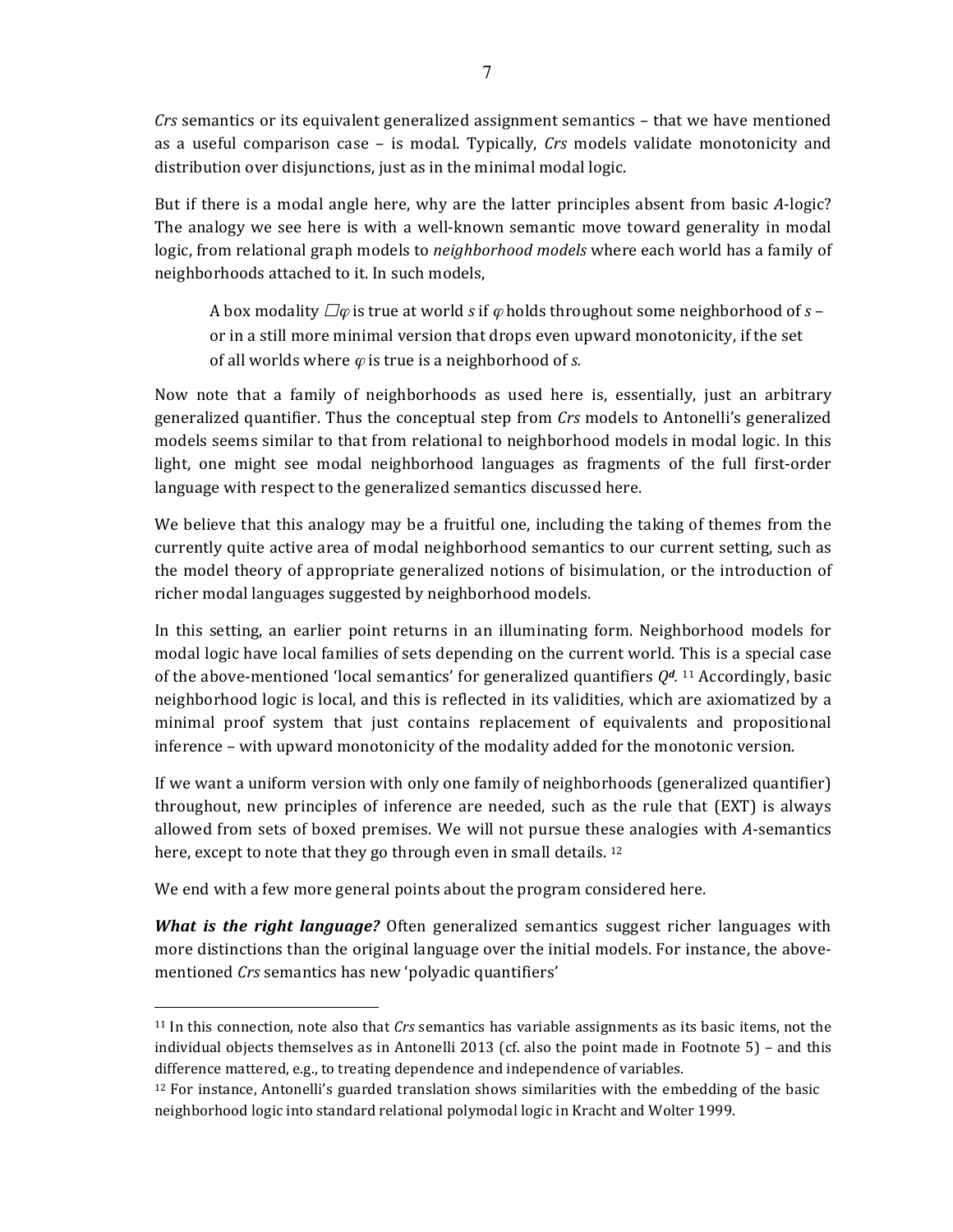## ∃*xy...* <sup>ϕ</sup>

introducing tuples of objects in a way that is no longer definable from iterated single quantifiers, though the base logic of polyadic quantifiers remains decidable. Antonelli, too, discusses such quantifiers, but it is not clear to us if these represent a substantial extension to what might be the natural formalism for his generalized quantifier models. What logical language best fits these models? 13

A less radical approach would look at basic *A*-logic, or its underlying more general quantifier *Q*-logic, adding the standard existential quantifier **J** and perhaps others with their usual meanings, the same way we kept the standard Boolean operators fixed in his logic. This richer language allows us to move some of the earlier semantic observations (e.g., those on correspondence) into the object language. For example, the non-emptiness condition in the semantics of the quantifier *Ex* is expressed by the first-order formula

 $Ex.\varphi \rightarrow \exists x.\varphi$ 

<u>.</u>

We forego further exploration of this multi-quantifier system.

*Wider semantics, or narrower fragments?* A general theme in our own work has been a search for precise correspondences between two perspectives:

(a) generalizing a semantics for a whole logical language, and (b) sticking to standard semantics for a suitably chosen matching *fragment* of that language.

What fragment of first-order logic then matches basic A-logic? One answer is the subset of the Guarded Fragment that one gets through Antonelli's translation for the local semantics (modulo the above qualifications). Are there more perspicuous matching fragments? And what about the weaker base logic that we obtained by restricting the Equivalence Rule to its algebraic essentials – or the still weaker logic of one arbitrary generalized quantifier?  $14$ 

*Conclusion* With this brief note, we hope to have shown that Antonelli's generalized firstorder semantics opens up new lines of inquiry that are well-worth investigating, while it also ties in naturally with two major existing research programs: logics for generalized quantifiers, and modal logics with neighborhood semantics.

## **References**

Anapolitanos, D., and Väänänen, J., 1981, 'Decidability of some logics with free quantifier variables', Zeitschrift für mathematische Logik und Grundlagen der Mathematik 27, 17–22.

<sup>&</sup>lt;sup>13</sup> One candidate are relational generalized quantifiers of the Lindström type  $Qxy.\varphi$  and higher, as a way of controlling polyadic quantification in first-order models. Other candidates would be extended modal languages for neighborhood models.

 $14$  For instance, define the following 'Sandwich-Guarded Fragment' *SGF* of first-order logic: (i) Atomic formulas are in *SGF*, (ii) *SGF* is closed under Boolean connectives, (iii)  $\exists x/S(x, y) \land \forall v(G(x, v, y) \rightarrow \varphi(x, y)$ *v, y*)  $\land$   $\forall v(H(x, v, y) \rightarrow \neg \varphi(x, y))$  is in *SGF* whenever  $\varphi(x, y)$  is in *SGF*. Does *SGF* correspond to the above weaker local base-logic, or does it have other nice properties of its own?